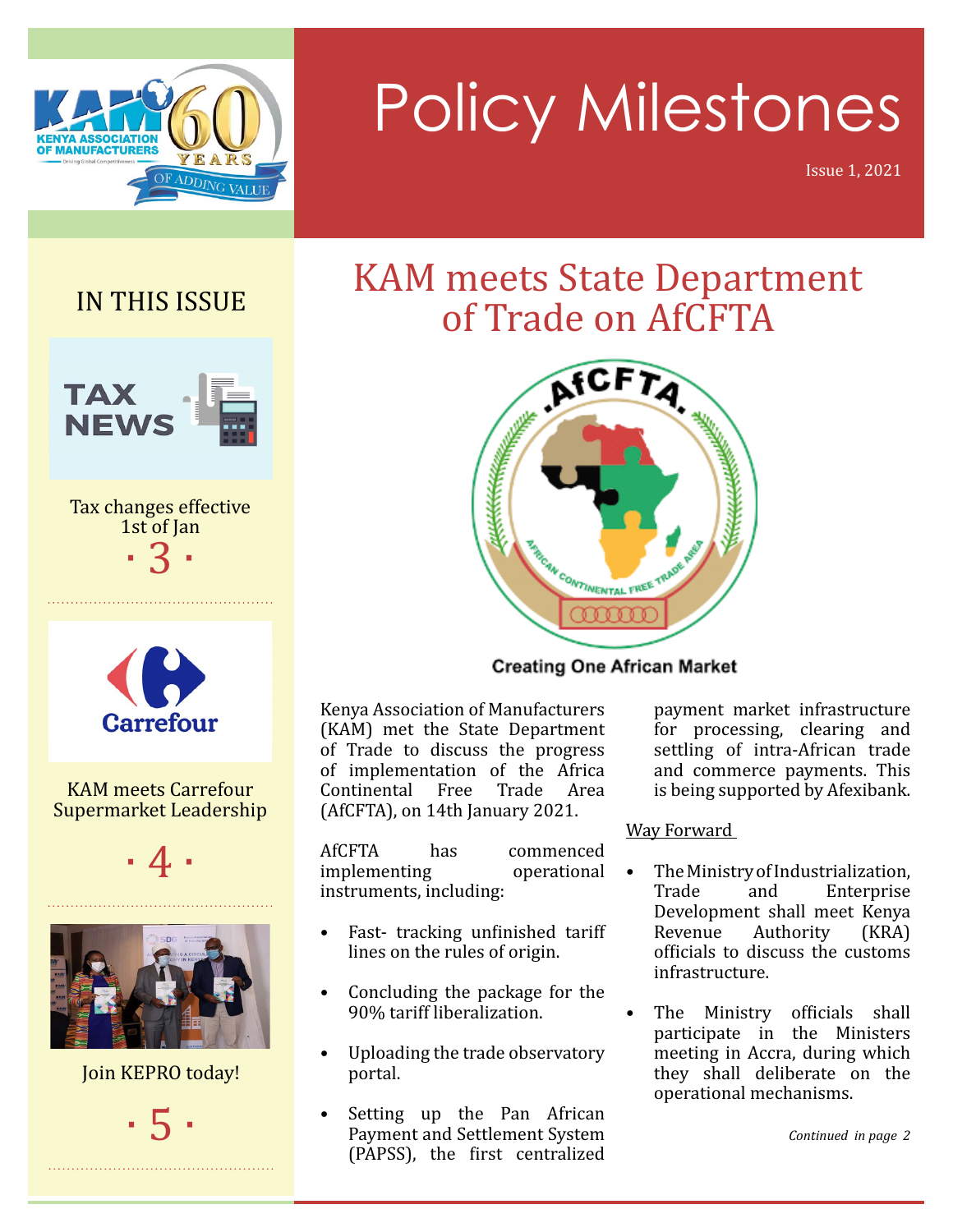*Continued from page 1*

KAM in partnership with the State Department for Trade and National Trade Facilitation Agencies, shall host a Webinar on the Implementation of Africa Continental Free Trade Area (AfCFTA) on 26th January 2021, 1100 hours - 1300 hours (EAT). There shall be presentations from AfCFTA Secretariat, East Africa Community (EAC) Secretariat, KRA, Kenya Bureau of Standards (KEBS) and Kenya Trade Network Agency (KenTrade) on how these agencies shall facilitate businesses to commence trading under AfCFTA. [Click Here](https://zoom.us/webinar/register/WN_Ekn9QDUdTLmm_5Id5-kCKQ) to register.

#### **AfCFTA Members Webinar**

The Association also participated in an AfCFTA Member States' Webinar, held on 12th January 2021. During the meeting, the AfCFTA Secretary<br>General committed to committed to ensure that AfCFTA operational instruments are expeditiously implemented, to ensure the actualization of the trade agreement.

#### Way forward

KAM shall follow up on the outcomes of the Ministers meeting to be held on 23rd February 2021, that will discuss the mechanisms to ensure all member states put in place operational instruments.

#### **Private sector meets to review Trade Facilitation Agreement**

KAM participated in the National Trade Facilitation Committee (NTFC) Private Sector Members meeting, held on 15th January 2021 to discuss Needs Assessment Report.

NTFC monitors Trade Facilitation in the Country, in line with the Trade Facilitation Agreement (TFA).

The meeting was convened by the Global Alliance for Trade Facilitation Organisation, which brings together governments and businesses as equal partners to address delays and unnecessary red tape at borders, and design and deploy targeted reforms that deliver commercially quantifiable results.

The Trade Facilitation Agreement (TFA) aims to expedite the movement, release and clearance of goods, including those in transit. The Agreement seeks to promote effective cooperation among customs and other relevant authorities on trade facilitation and customs compliance issues.

Kenya has ratified the Agreement and is expected to implement its provisions

#### Way forward

The Association shall continue engagements with private sector partners to outline key challenges and opportunities in trade facilitation in the country.

#### **The Business Laws (Amendment) (No. 2) Bill, 2020**

The Business Laws (Amendment) (No.2) Bill, 2020 (dated 14th December 2020) underwent the First Reading on 22nd December 2020.

The Bill seeks to amend various statutes to facilitate the ease of doing business in Kenya:

- To eliminate the requirement of a company seal in execution of documents for companies registered under the Companies Act, No 17 of 2015.
- To exempt payment of fixed stamp duty of one hundred shillings on contracts for purposes of reducing the cost

of doing business.

- • To introduce a moratorium period to prevent creditors from taking an enforcement action while a company considers its option to salvage in case of insolvency.
	- To fast-track procedure for small claims by providing a sixty-day timeline for adjudication of small claims

#### Way forward

KAM will continue to engage the government towards creating a business-friendly regulatory environment for manufacturers.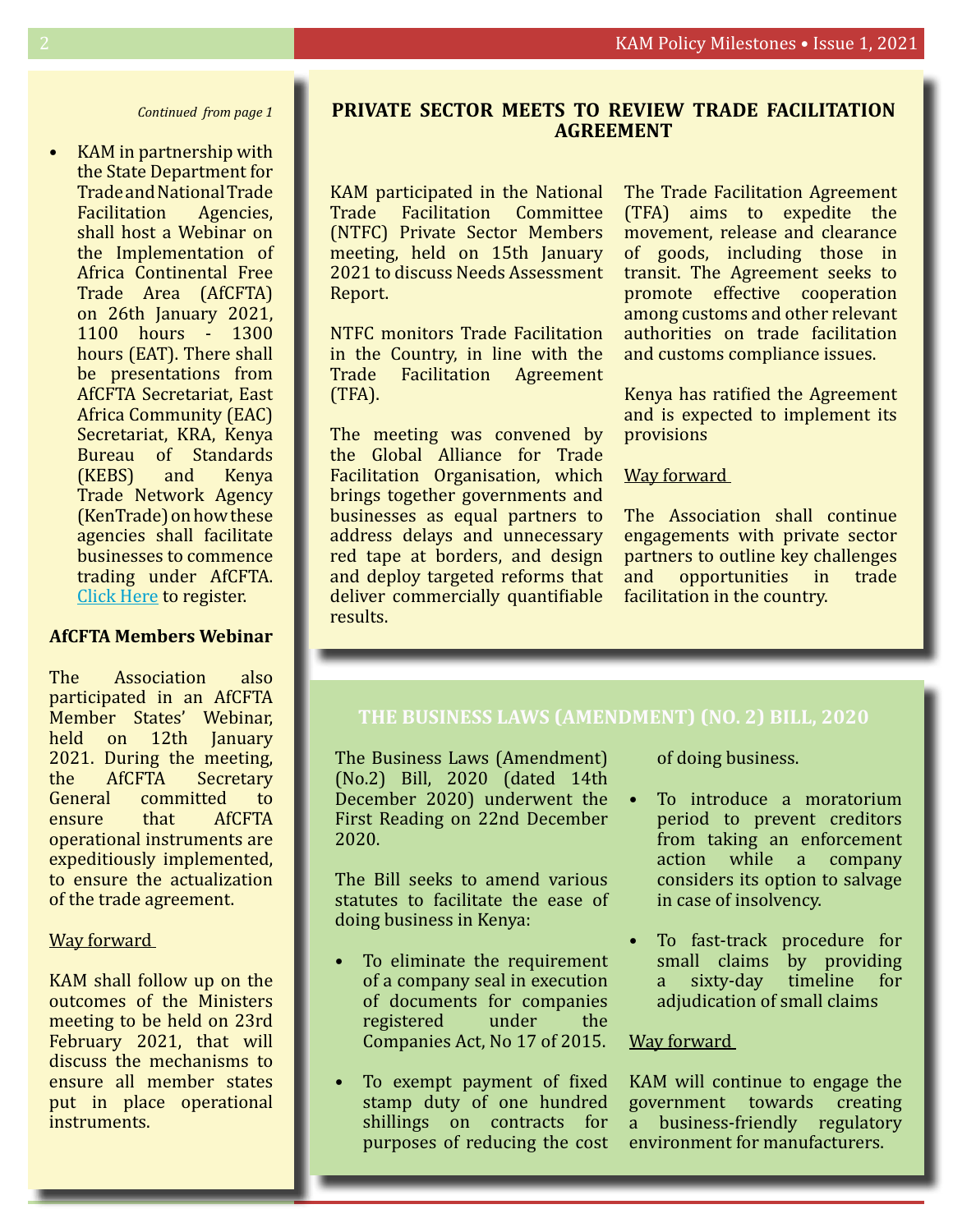#### **Conversion of land parcels in Nairobi City County by the Ministry of Lands**

The Cabinet Secretary for Lands and Physical Planning published the schedule with land reference numbers converted to new parcel numbers in respect of Nairobi Land Registration Unit.

This follows the development of the conversion list and cadastral maps by the Registrar of Lands, pursuant to regulation 4 (4) of the Land Registration (Registration Units) Order, 2017.

All transactions or dealings relating to parcels within the registration unit shall from 1st April 2021, be carried out in the new registers within Nairobi.

#### Way forward

KAM urges Members to confirm whether their land parcel titles were affected by the new conversion changes.

If opposed to the conversion, kindly lodge a complaint or Caution within 90 days ending 31st March 2020.

### Tax changes effective 1st Jan 2021

The Government, through the  $\bullet$ Finance Act 2020 and the Tax Laws (Amendment) (No.2) Act 2020, introduced tax changes effective 1st January 2021.

The taxes included:

- VAT reinstated to sixteen  $(16)$ percent from the previous fourteen (14) percent.
- Minimum tax
- Corporation tax for a resident company
- Withholding Resident tax rates and withholding tax rate for pensions
- Digital tax and rates
- • Inflation adjustment Excise approval changes
- • Voluntary tax disclosure programme

#### Way forward

- • KAM in partnership with other Business Membership Organizations (BMOs) is engaging government on the implementation of Minimum Tax.
	- Businesses are urged to ensure compliance with the new tax requirements effective 1st January 2021.

#### **KAM Textiles and Apparels Sector engages Government on AfCFTA**

KAM's Textile and Apparel Sector Leadership engaged the State Department of Trade Technical Trade Negotiators on the impact and pending negotiation items under the African Continental Free Trade Agreement (AfCFTA). This is in attempt to outline the Journey towards free trade, beginning 1st January 2021.

support Kenya's position on a single transformation rule.

The Association shall work with African Cotton and Textile Industries Federation (ACTIF) to get an African Position on the Textiles and Apparels chapter.

KAM shall also develop legal guidelines to shape the pending legal text on Special Economic Zones/ Export Processing Zones access to AfCFTA markets.

#### Way forward

KAM shall develop a brief to

#### **KAM engages KRA on Corporation Tax for Financial Year 2020**

KAM engaged KRA on how to compute final tax whilst considering the 25% corporation tax rate as provided under Tax

Laws Amendment Act 2020. KRA issued a public notice on the same, on 19th January 2021.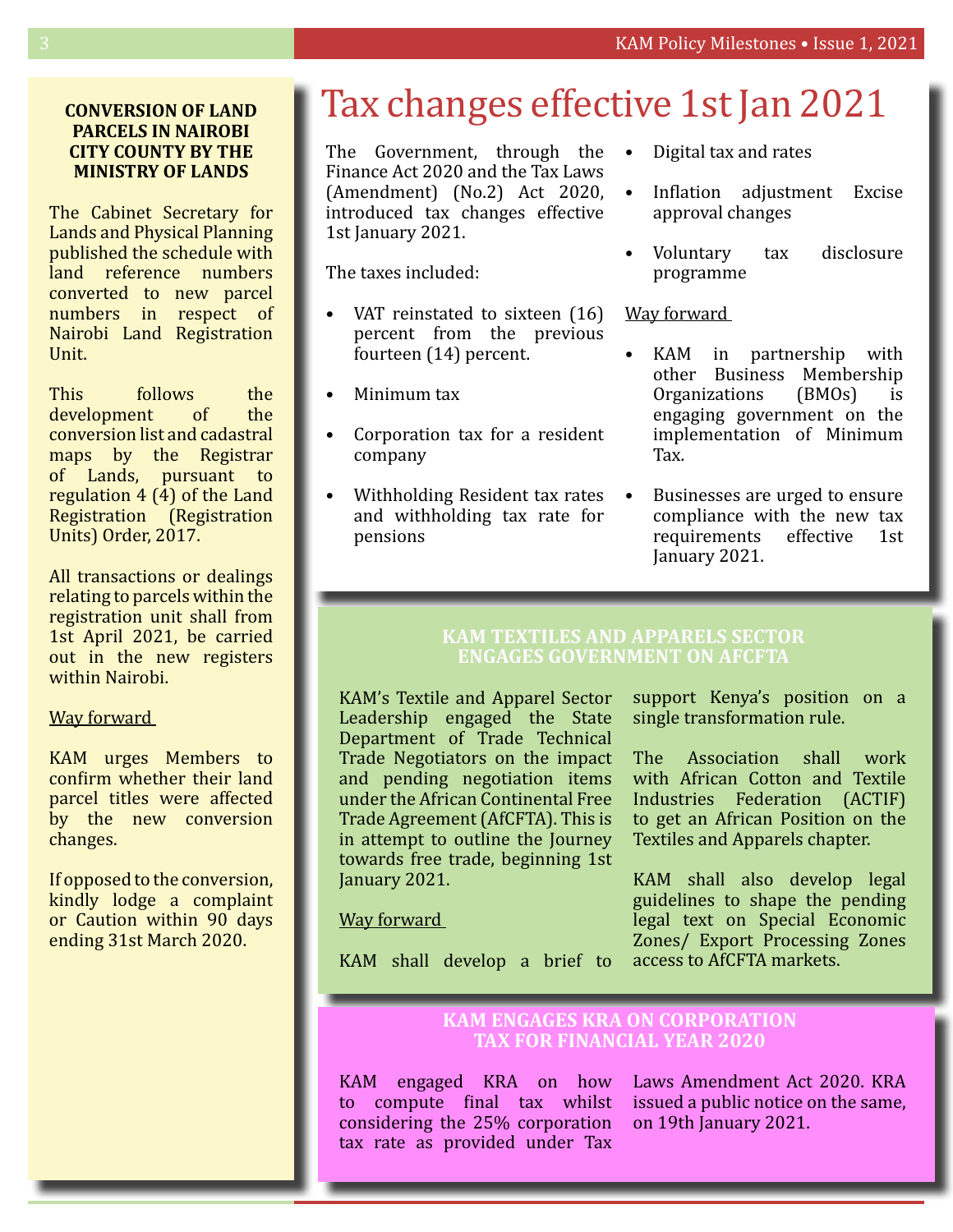#### **KAM meets with Carrefour Supermarket Leadership**

KAM and Carrefour Leadership teams met to discuss opportunities for expansion of market access to the supermarket for locally manufactured goods. The meeting also focused on capacity support to Members, especially Small and Medium Enterprises (SMEs), to enable them sell in supermarkets in the country.

During the meeting, the KAM and Carrefour leadership appreciated the need for prompt payment by retailers in the country.

Way forward

- Members to continue sharing feedback on any delays on payments
- KAM and Carrefour shall hold sensitization forums for SMEs in February 2021.

#### **Food and Nutrition Sub-Sector reviews Breast Milk Substitutes Regulations, 2020**

The Food and Nutrition Sub Sector met to review the Breastmilk Regulations, 2020 developed by the Ministry of Health. The Regulations seek to regulate breastmilk substitutes in the Country.

### DelMonte Kenya & Carton Manufacturers meet on local sourcing of packaging

Delmonte Kenya Limited met Carton Manufacturers on local production of packaging for the food processing company.

The meeting focused on the quality of boxes, that can be used by DelMonte Kenya, which currently exports fresh pineapple through sea-freight using special carton boxes which are imported through duty Remission Scheme (DRS).

#### Way forward

DelMonte shall host a business to business (B2B) session with Carton Manufacturers to assess the readiness of local carton manufacturers to supply to Delmonte.

KAM shall write to the National Treasury to seek allowance for Delmonte to import their 6-months carton requirements.

## KAM, KRA meet on EGMS

KAM engaged KRA on the Excisable Goods Management System (EGMS).

The meeting follows Members of the Food Sub-Sector raising concerns on operational challenges facing the implementation of EGMS.

Way forward

KAM shall meet KRA on 27th January 2021 to discuss issues raised.

### KAM Sugar Sub-Sector reviews the Sugar (Import Export By-Products) Regulations 2020

KAM's Sugar Sub-Sector met to review the Sugar (Import Export By-Products) Regulations 2020, to develop a position on the impact to the sugar industry.

The Regulations seek to regulate the import and export of sugar and its by-products in the country.

#### Way forward

KAM shall engage members of the sector affected by the regulations to consolidate their feedback on the expected impact to guide<br>engagements with relevant engagements with Government agencies.